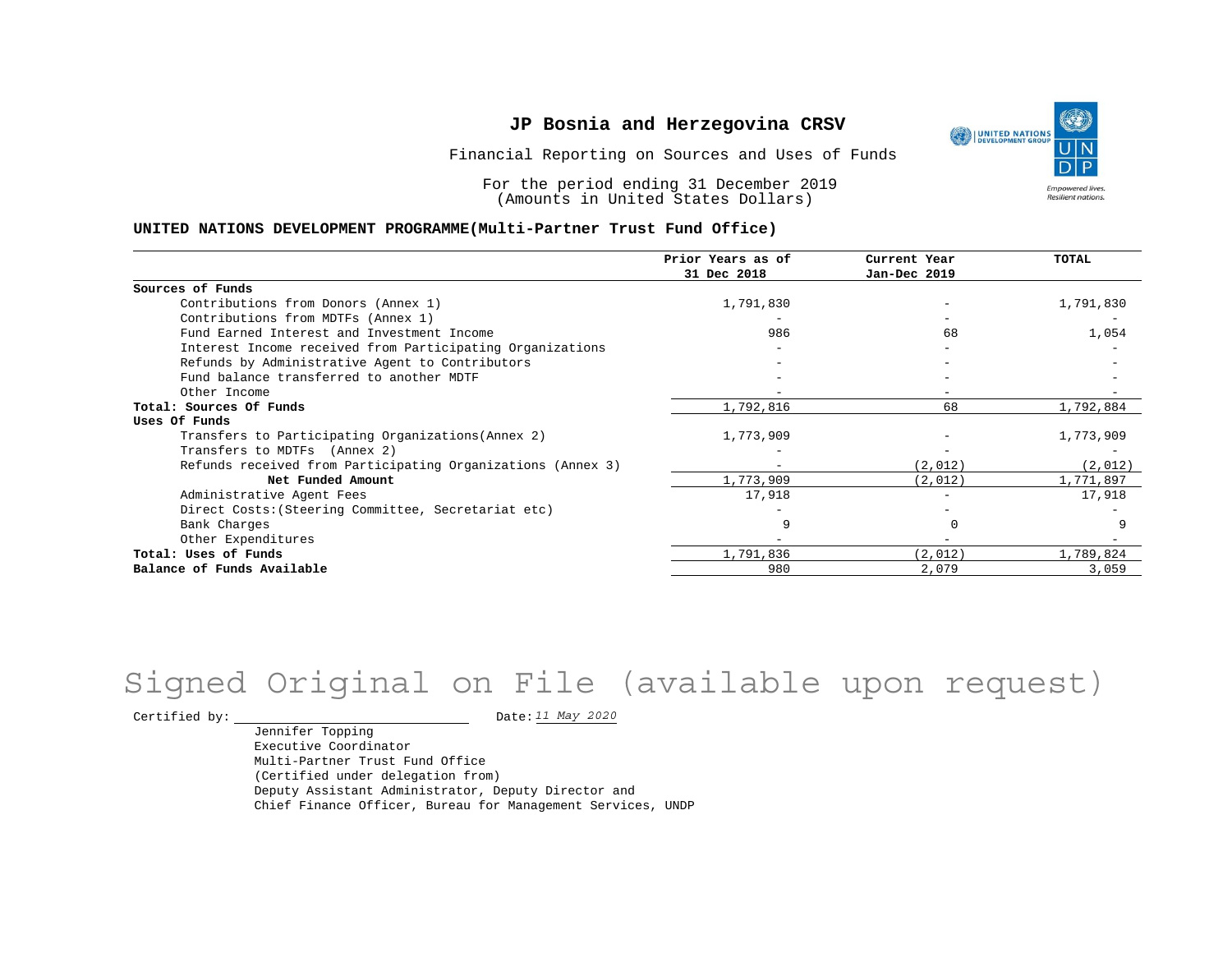

Financial Reporting on Sources and Uses of Funds

For the period ending 31 December 2019 (Amounts in United States Dollars)

#### **UNITED NATIONS DEVELOPMENT PROGRAMME(Multi-Partner Trust Fund Office)**

**Annex - 1: Contributions**

|                                | Prior Years as of | Current Year             | TOTAL     |
|--------------------------------|-------------------|--------------------------|-----------|
|                                | 31 Dec 2018       | Jan-Dec 2019             |           |
| From Contributors              |                   |                          |           |
| DEPT OF FOR AFF & INTL TRADE G | 385,055           | $\overline{\phantom{0}}$ | 385,055   |
| GOVERNMENT OF UNITED KINGDOM   | 1,406,775         | $\overline{\phantom{0}}$ | 1,406,775 |
| Total: Contributions           | 1,791,830         | $-$                      | 1,791,830 |

# Signed Original on File (available upon request)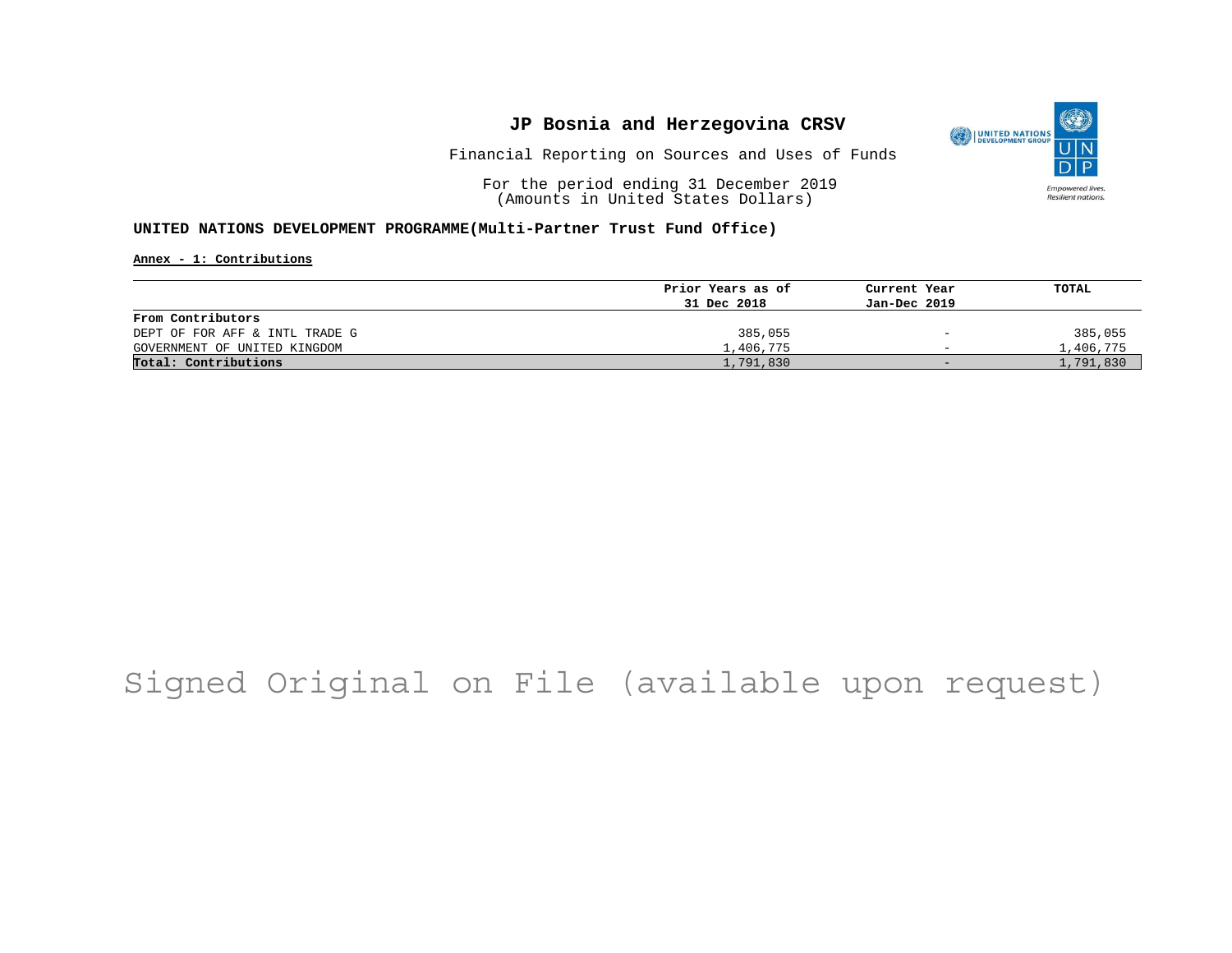

Financial Reporting on Sources and Uses of Funds

For the period ending 31 December 2019 (Amounts in United States Dollars)

#### **UNITED NATIONS DEVELOPMENT PROGRAMME(Multi-Partner Trust Fund Office)**

**Annex - 2: Transfers**

|                                | Prior Years as of | Current Year             | TOTAL     |
|--------------------------------|-------------------|--------------------------|-----------|
|                                | 31 Dec 2018       | Jan-Dec 2019             |           |
| To Participating Organizations |                   |                          |           |
| IOM                            | 363,993           | $\overline{\phantom{a}}$ | 363,993   |
| <b>UNDP</b>                    | 407,846           | $\overline{\phantom{a}}$ | 407,846   |
| UNFPA                          | 584,958           | $\qquad \qquad -$        | 584,958   |
| UNWOMEN                        | 417,112           | $\overline{\phantom{0}}$ | 417,112   |
|                                |                   |                          |           |
| Total Transfers                | 1,773,909         | $-$                      | 1,773,909 |

## Signed Original on File (available upon request)